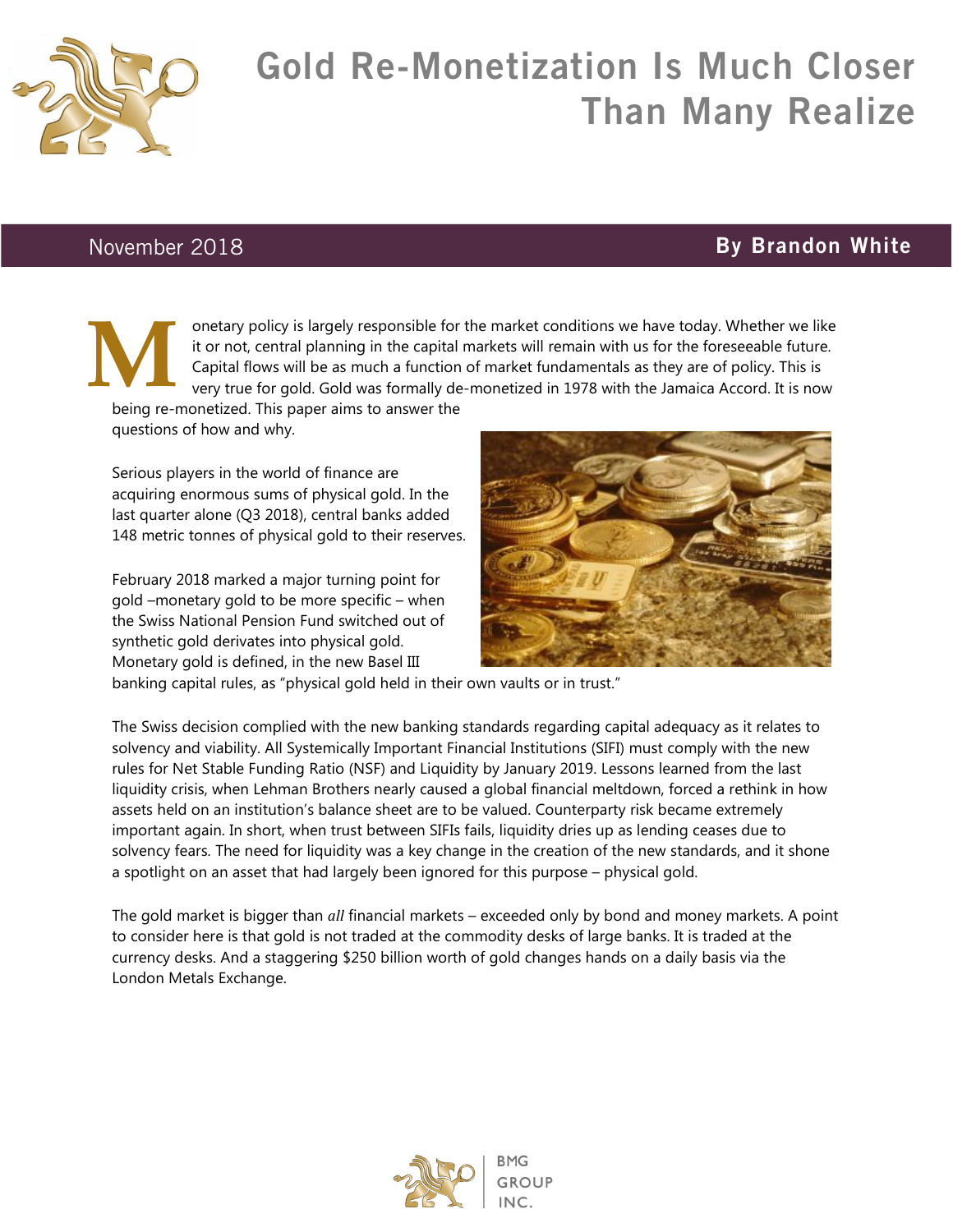

## Gold trades more than many other major financial asset

Based on estimated 1-year average trading volumes as of 28 September 2018, except for currencies that correspond to 2016 volumes due to data availability. \*\* Gold liquidity includes estimates on over-the-counter (OTC) transactions, and published statistics on futures exchanges, and gold-backed exchange-traded products. Source: BIS; Bloomberg; German Finance Agency; Japan Securities DealersAssociation; LBMA; UK Debt Management Office (DMO); World Gold Council

The Basel Committee on Banking Standards (BCBS) scrapped the old Basel II framework and put in place a plan that will be fully realized by all SIFIs by 2019. This new system is already in place in Canada, as confirmed by Canada's top financial regulator, the Office of the Superintendant of Financial Institutions (OSFI). Under the previous rules, gold was rated as a Tier 3 asset (there are now only two Tiers), and had a 50% Risk Weighting Assessment (RWA). This meant that an institution that held gold reserves on its balance sheet could only apply half of its market value towards its solvency requirements. Under Basel III, monetary gold now qualifies as a Tier 1 asset, and is 100% valued for the purposes of banking viability. Another point to consider is that SIFIs are now required to quadruple their reserves when compared to the previous minimum requirements before the banking crisis. Essentially, monetary gold is now considered risk free. This significant development remains relatively unknown – for now.

From: **COM** Sent: January-23-18 3:23 PM To: Brandon White Cc: Gordon, Matthew; Marsden, Joanne Subject: RE: Basel III Implementation and Monetary Gold's RWA

Mr. White,

In response to your question below related to the capital treatment of monetary gold, Canadian banks currently recognize monetary gold held in the institution's own vaults or in trust at a 0% risk weight for risk-based capital purposes, as specified in Chapter 3 of OSFI's Capital Adequacy Requirements Guideline. This is consistent with the treatment outlined in the Basel III reforms issued on December 7, 2017 (paragraph 96).

I trust this answers your question.

Regards, Catherine

Gold's role in investment savings and allocation concentrations ebbs and flows with sentiment, market fundamentals and, increasingly, monetary policy. Alan Greenspan commented in 2015, on a Council on Foreign Relations panel, that we must understand that "sometimes gold trades like a commodity and